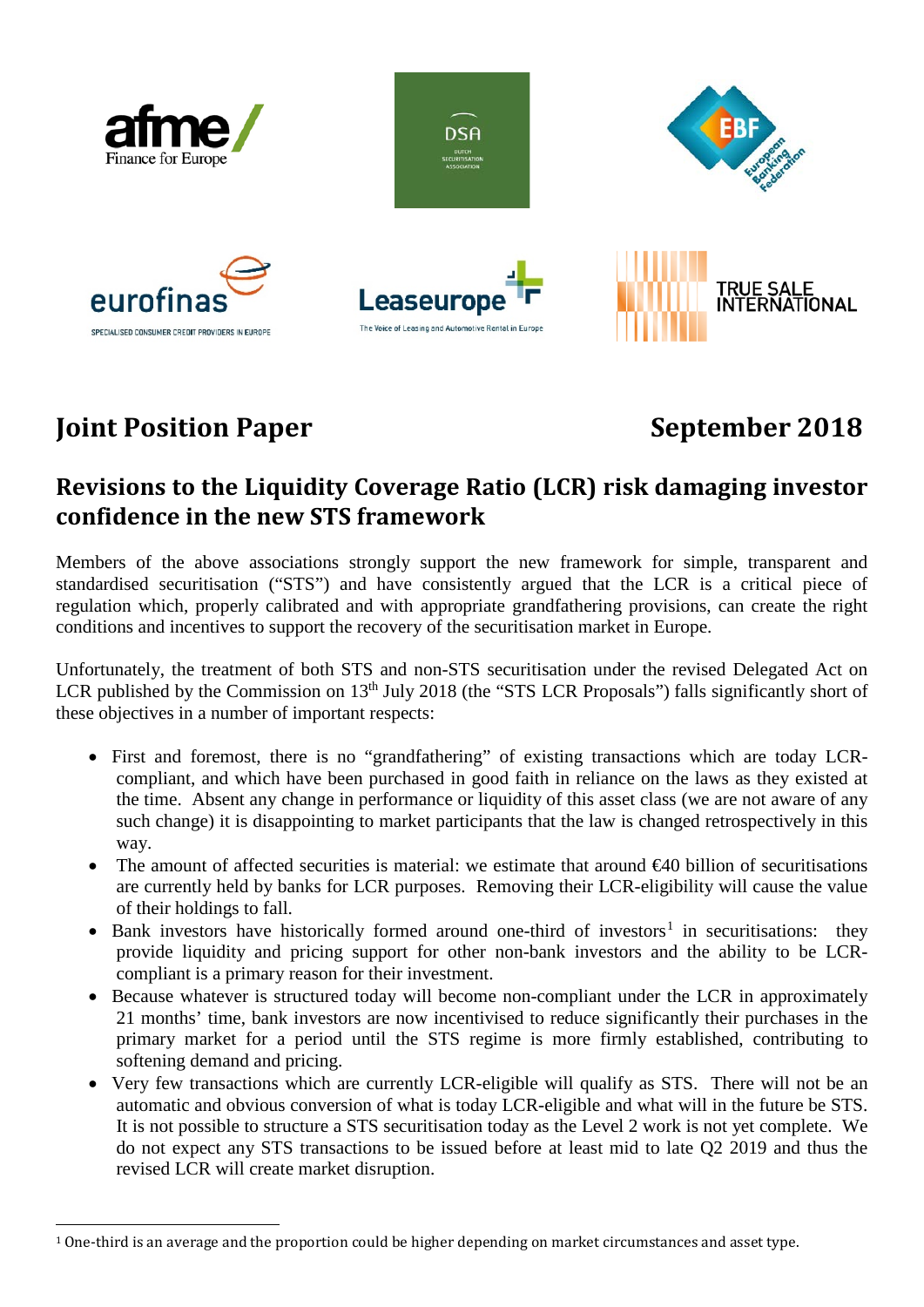- There is no promotion of STS securitisations to Level 2A: this both misses an opportunity and we believe does not meet the Commission's own stated policy from 2015: "The first step is to identify sound instruments based on clear eligibility criteria. The second step is to adjust the regulatory framework to allow a more risk-sensitive approach."[2](#page-1-0)
- There is no adjusted standard for asset-backed commercial paper ("ABCP").
- Securitisations continue to be treated disproportionately harshly compared with covered bonds of a similar credit quality, especially with regard to the penal haircuts applicable to RMBS and autos (25%) and SMEs and consumer loans (35%) and the absence of any rating requirements at all under the LCR for some covered bonds.
- Continuing reliance on credit ratings is [pe](#page-1-1)rpetuated, creating cliff-edge risks. As stated in our response to the Commission's consultation3, we believe that while only senior tranches should be eligible, there should be no rating requirement for the inclusion of STS securitisations as Level 2A assets. However, if credit ratings are to be used then the STS LCR proposals seem to include a reference to credit quality step (CQS) 1 only in accordance with SEC-ERBA (Article 264 CRR); the previously present reference to Standardised Approach (SEC-SA under the amended CRR) has not been carried over. [T](#page-1-2)his not only creates a cliff-effect but also further limits LCR eligibility to "AAA" ratings only4.

By taking such a harsh approach and providing such minimal support for the new STS framework, a very negative signal is sent to issuers and investors. This comes at a time when the supportive role of central banks such as the ECB and Bank of England is about to be gradually reduced, returning more securities to private investors. Liquidity volume will therefore progressively reduce. Such a future outlook surely requires policymakers to undertake stronger, more positive support for STS securitisation, rather than the creation of further disincentives. Market participants expected that, for financial stability reasons, the EU authorities would have taken this opportunity better to prepare for the impact of the expected reduction in the ECB and BoE funding programmes.

This unpredictability of regulatory treatment demonstrated by retrospectively removing existing LCR eligibility will have an insidious effect on bank investors. Bank treasurers must take long term decisions informed by the difficulties of operating in this sector. Anecdotally we are aware of a number of investors who have already decided to withdraw: we often hear "This asset class is 5% of my book and brings 95% of the regulatory problems". We fear that even after an establishment and bedding-in period for STS securitisation that this sector of demand will be permanently diminished.

### **The Commission should reconsider the STS LCR Proposals or an opportunity to boost STS will be missed and existing bank investors will be harmed**

The STS LCR proposals are now subject to the three-month scrutiny period (ending in mid-October 2018) by the Council and the European Parliament.

The goal of developing the STS framework was for STS securitisation to be differentiated from transactions (primarily US sub-prime mortgages) that failed so badly during the crisis, and to be recognised as such by the applicable capital and liquidity regimes. Failure to do so has created a serious risk that the STS framework will simply not be attractive to issuers or investors, hindering progress on Capital Markets Union, increasing Europe's reliance on banks and denying funding to businesses and consumers.

<span id="page-1-0"></span> <sup>2</sup> European Commission Consultation Document on "An EU framework for simple, transparent and standardised securitisation" published on 18<sup>th</sup> February 2015, page 4.

<span id="page-1-1"></span><sup>3</sup> See further the Appendix, page 6.

<span id="page-1-2"></span><sup>4</sup> CQS 1 under the Standardised Approach allowed ratings from AAA to AA-.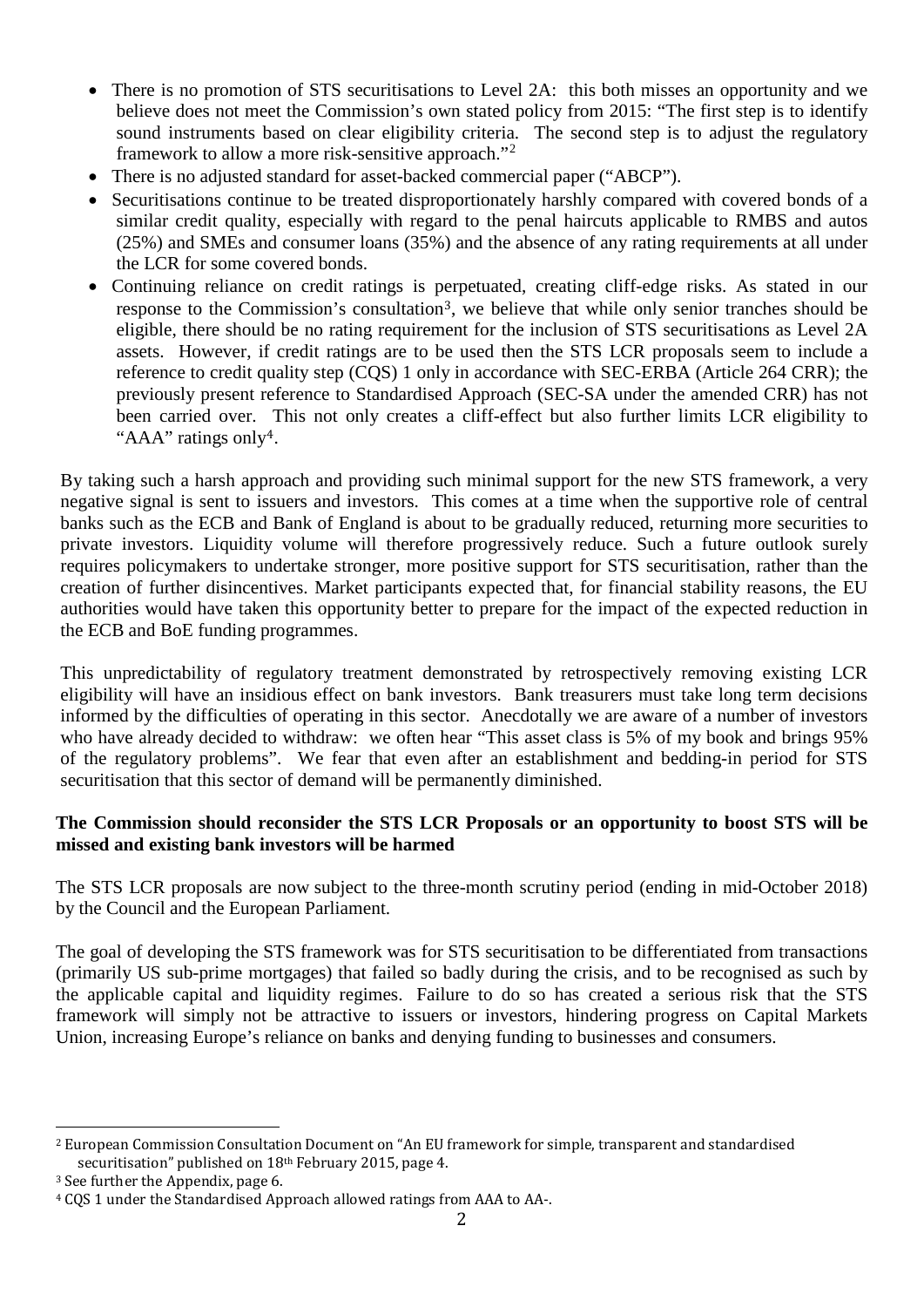However, even more worrying is the absence of the "grandfathering" provisions which will have a damaging effect on the LCR-eligible investments currently held by banks.

Therefore, we urge the Commission to reconsider their approach to the treatment of STS under the LCR Delegated Regulation and:

- primarily to "grandfather" all existing LCR-compliant securitisations until they mature;
- to carry over the reference to CQS 1 under both SEC-ERBA and SEC-SA;
- to promote all STS securitisations to Level 2A; and
- to allow an adjusted standard for certain other non-STS term securitisations and fully-supported ABCP transactions (per our response of  $21<sup>st</sup>$  February).

We would be pleased to discuss any of these comments in further detail, or to provide any other assistance that would help facilitate your review and analysis.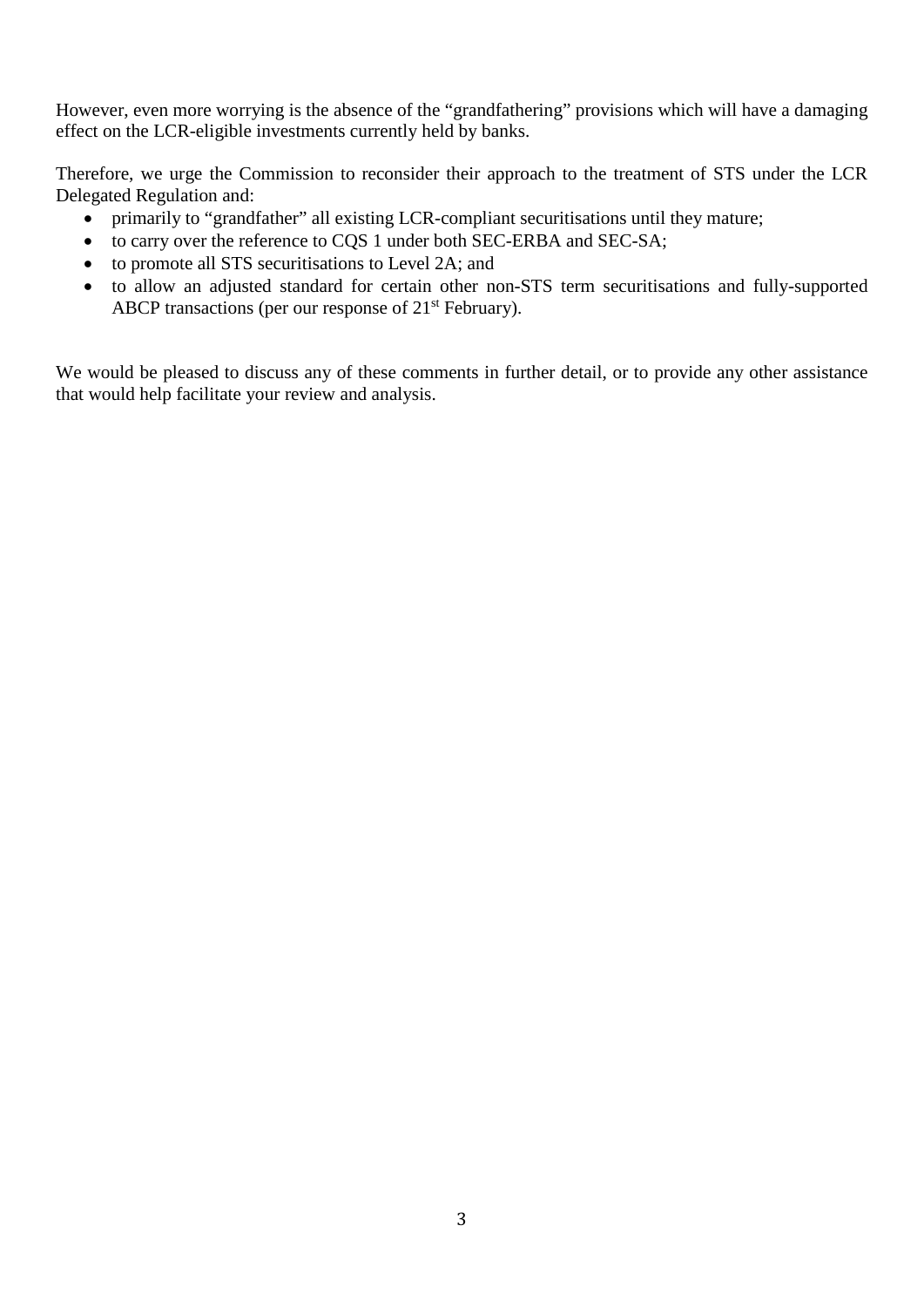### **Appendix - supporting arguments**

### **Absence of "grandfathering" provisions is potentially very damaging**

The STS LCR Proposals will come into effect in approximately 21 months after publication in the OJ, but with no "grandfathering". This is an issue AFME commented on in AFME's submission to the Commission (see "AFME Response to the LCR Revision, 21 February 2018).

We believe that there is a serious risk of disruption of markets and fire sales of affected securities. This is because very few if any existing transactions which currently qualify under the existing LCR criteria will qualify as STS because:

- there will not be an automatic, obvious or easy conversion of what is today LCR-compliant into what will from 1 January 2019 be STS. Existing transactions which today are LCR eligible will not have been designed to meet the new STS-based LCR regime, are unlikely to meet the many new STS criteria and cannot be easily amended to do so even if this is possible;
- it will not be practically achievable to issue new STS securitisations until several months into 2019 because of the uncertainty which remains during the ongoing Level 2 implementation process; and
- securitisation transactions typically have maturities well beyond 18 months, even with shorter maturity underlying assets such as auto loans.

The effect of this will be that:

- existing LCR-eligible transactions will cease to be eligible causing prices to fall and damaging investors who have invested in good faith based upon the existing LCR rules;
- bank investors will be incentivised to suspend buying LCR-eligible transactions until well into 2019;
- even when STS securitisations become available, bank investors will be dissuaded from investing because of the harsh treatment suffered pre-STS; it becomes ever more difficult for bank treasuries to convince management that investment in securitisation is worth the trouble. Securitisations may form a small proportion of total LCR holdings, but retrospective and harsh treatment such as this creates stigma round the asset class in the eyes of bank management; and
- this comes on top of the already high complexity and operational burden of compliance, and the harsh regulatory capital treatment which will come into force on 1<sup>st</sup> January 2019 (especially when compared with covered bonds).

#### **The amount of affected securities is material**

We estimate that around €40 billion of securitisations are currently held by banks for LCR purposes and could be impacted by the STS LCR proposals. We have calculated this based on AFME data.

We started with AAA-rated RMBS and auto ABS tranches publicly issued in the EU and placed with investors (not retained). This equals around  $\epsilon$  200 billion in nominal terms. We then assumed a weighted average life for RMBS of 5 years and for auto ABS of 3 years, and when this is taken into account we are left with  $\bigoplus$  20 billion outstanding.

It is next necessary to estimate what proportion of this  $\bigoplus$  20 billion is held by bank treasuries for LCR purposes. The proportion of EU issuance that is bought by bank treasuries has been in decline: from around 50% several years ago to around 30% today. We take one-third as a reasonable and conservative estimate for the figure for today, which is broadly consistent with the charts for the EU27 and UK below, produced by Bank of America Merrill Lynch using public deal disclosure information. This is also consistent with information we have sourced from some of our other member firms. This results in a reasonable and conservative estimate of bank treasury holdings of securitisations for LCR purposes of around €40 billion.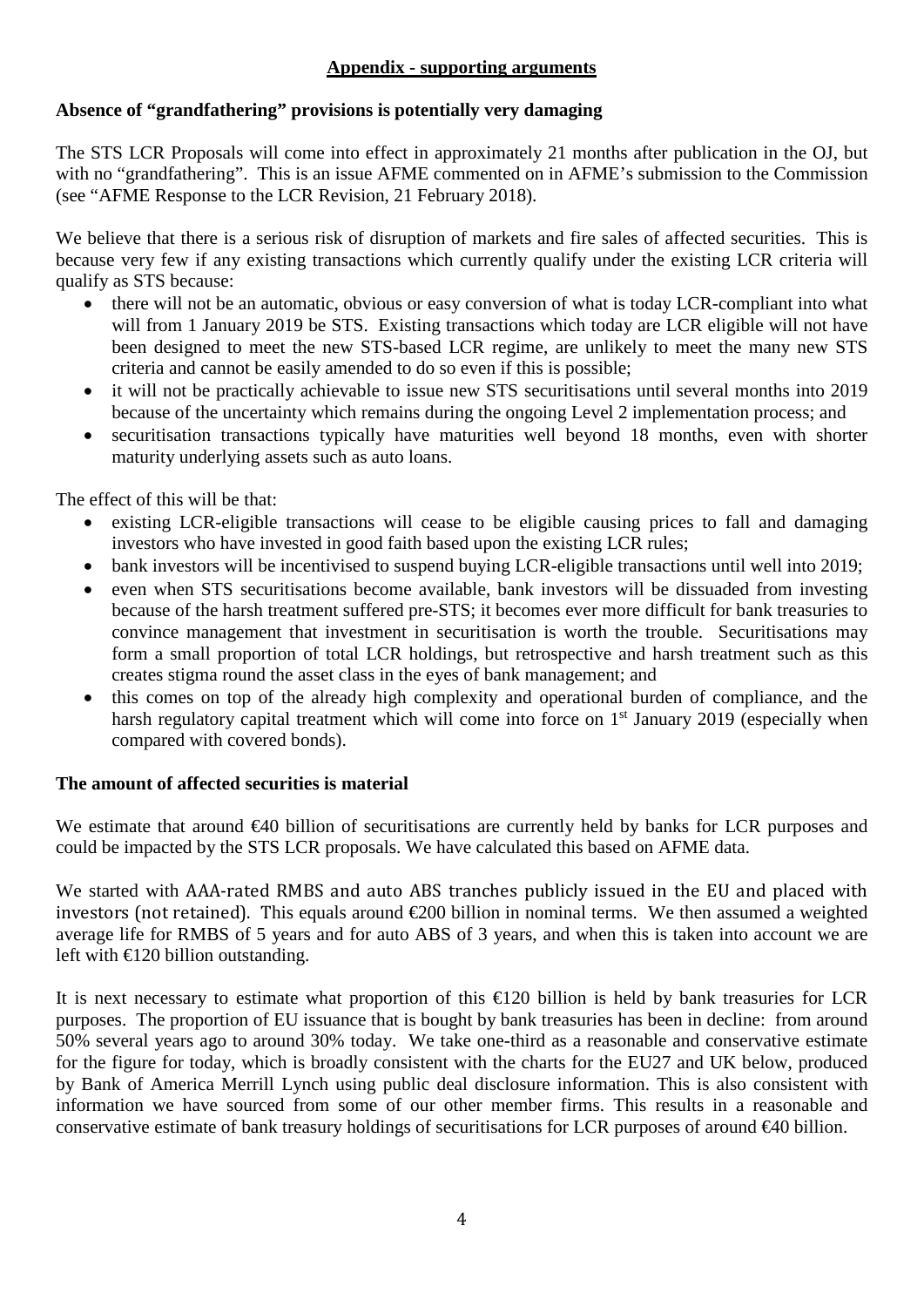

**Bank participation in the European securitisation market has been falling**

Data compiled by Concept ABS shows that bank participation has fallen on average from 45% in 2011 to 29% today. This highlights the challenges banks are facing as the regulatory burden of investing in securitisation has increased, including not least the much higher capital charges which will come into force on 1<sup>st</sup> January 2019.

Over the same period, central bank and supranational participation investment in the market has plugged the gap, increasing from an effective average participation rate of zero to 15% (bearing in mind that they invest mainly in traditional granular securitisations such as auto ABS, RMBS and SME ABS). This support is now set to reduce as the end of QE approaches. This makes it all the more important that incentives are created for banks to invest in STS securitisation (just as they have been for banks to invest in covered bonds). If banks continue to leave the market, the financing provided by securitisation to the real economy will also diminish. This makes it all the more important for STS securitisation to be promoted to Level 2A under the LCR.



*Source: Concept ABS*

### **Failure to promote STS securitisation to Level 2A misses a key opportunity**

The intention of the STS criteria is "to restart high quality securitisation markets, without repeating the mistakes made before the 2008 financial crisis. The development of a simple, transparent and standardised securitisation market constitutes a building block of the Capital Markets Union ("CMU") and contributes to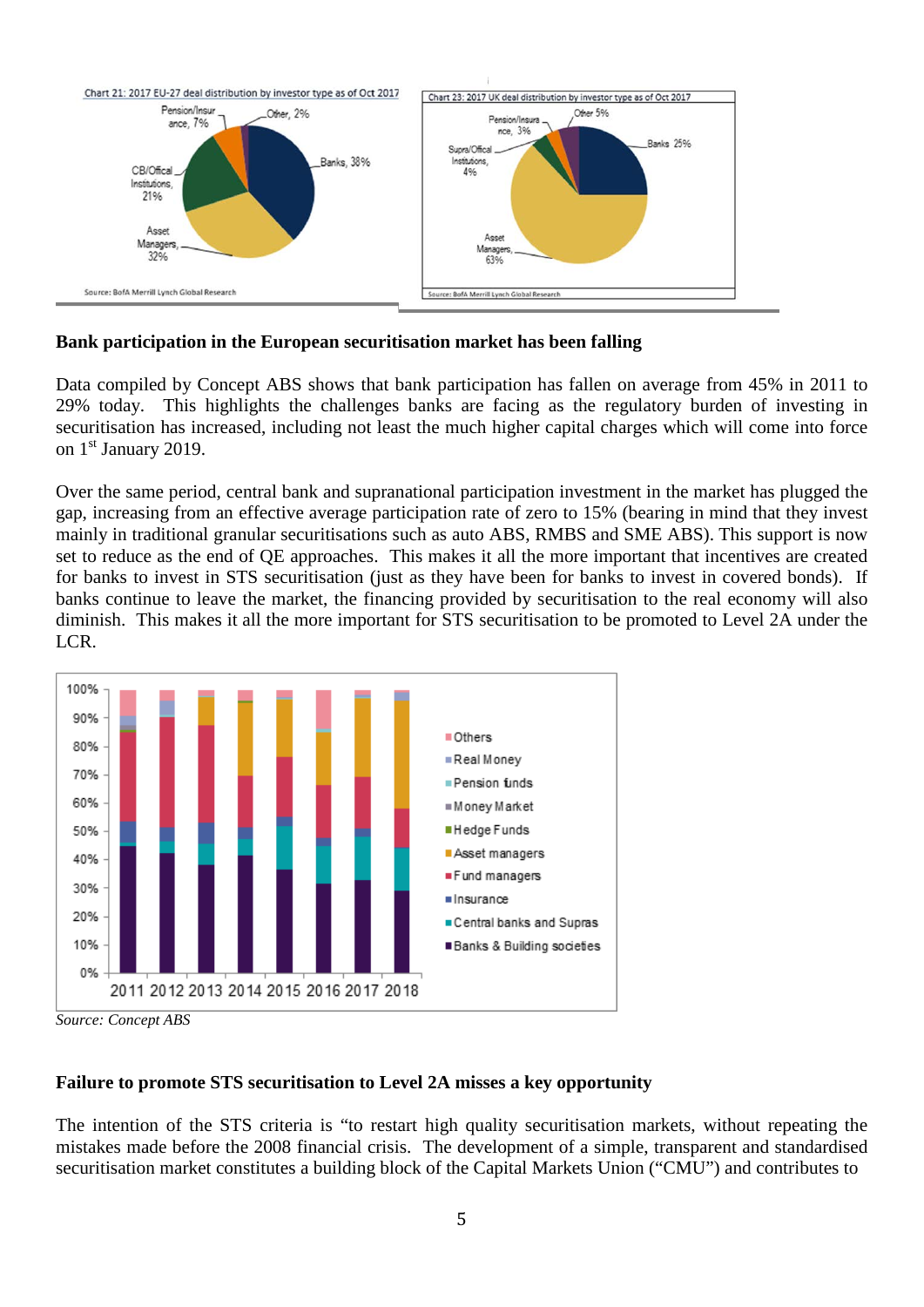the Commission's priority objective of supporting job creation and a return to sustainable growth" (Recital (2) of Regulation 2017/2402).

Reclassifying STS securitisations as Level 2A assets would have sent a strong signal regarding the prudential strength of the new securitisation framework. It would have created a strong incentive for bank investors to invest in the highest quality securitisations and would have redressed to some extent the continuing uneven playing field with covered bonds.

Many types of securitisations have demonstrated high levels of liquidity through and since the crisis. Academic research<sup>[5](#page-5-0)</sup> has shown that securitisations and covered bonds did not exhibit radically different levels of liquidity, and that based on bid-ask spreads some securitisations were more liquid than covered bonds. Indeed, securitisations were more liquid than bank and sovereign bonds during the sovereign debt crisis of 2011-2012[6](#page-5-1) .

The credit and price performance of most European securitisations since 2014 have further confirmed their strong performance through and since the financial crisis.

### **There is no adjusted standard for ABCP**

We argue for the inclusion and better treatment of fully-supported non-STS ABCP programmes at Level 2B. The STS ABCP criteria have been drawn so restrictively that very few if any existing ABCP programmes will actually qualify as STS, even if some of the underlying transactions within the programme may be STS. It is therefore sensible to propose an LCR approach that better reflects the characteristics of the European ABCP market.

Fully-supported ABCP programmes are 100% wrapped by a liquidity line provided by a bank, so that the investors in the ABCP have dual recourse not just to the securitised assets but also the bank provider of the liquidity line which is the first in line for repaying maturing ABCP is not refinanced. In this sense the credit risk is similar to that of a covered bond.

Fully supported ABCP funds the working capital needs of businesses and therefore supports real economy development and job creation achieving the Commission's priority objectives as stated above.

A short-term credit assessment of CQS 1 should apply.

Consistency is achieved with the MMF Regulation under which fully-supported ABCP programmes are included, alongside STS securitisations, as an eligible asset for money market funds. Therefore, the same holistic approach should be taken under the LCR treatment.

<span id="page-5-0"></span> $\frac{1}{5}$  [Covered Bond versus ABS liquidity: A comment of the EBA's proposed HQLA Definition. William Perraudin, Risk Control](http://www.riskcontrollimited.com/insights/covered-bond-versus-abs-liquidity/)  [Limited. 24th January 2014.](http://www.riskcontrollimited.com/insights/covered-bond-versus-abs-liquidity/)

<span id="page-5-1"></span><sup>6</sup> See "Appendix - supporting arguments".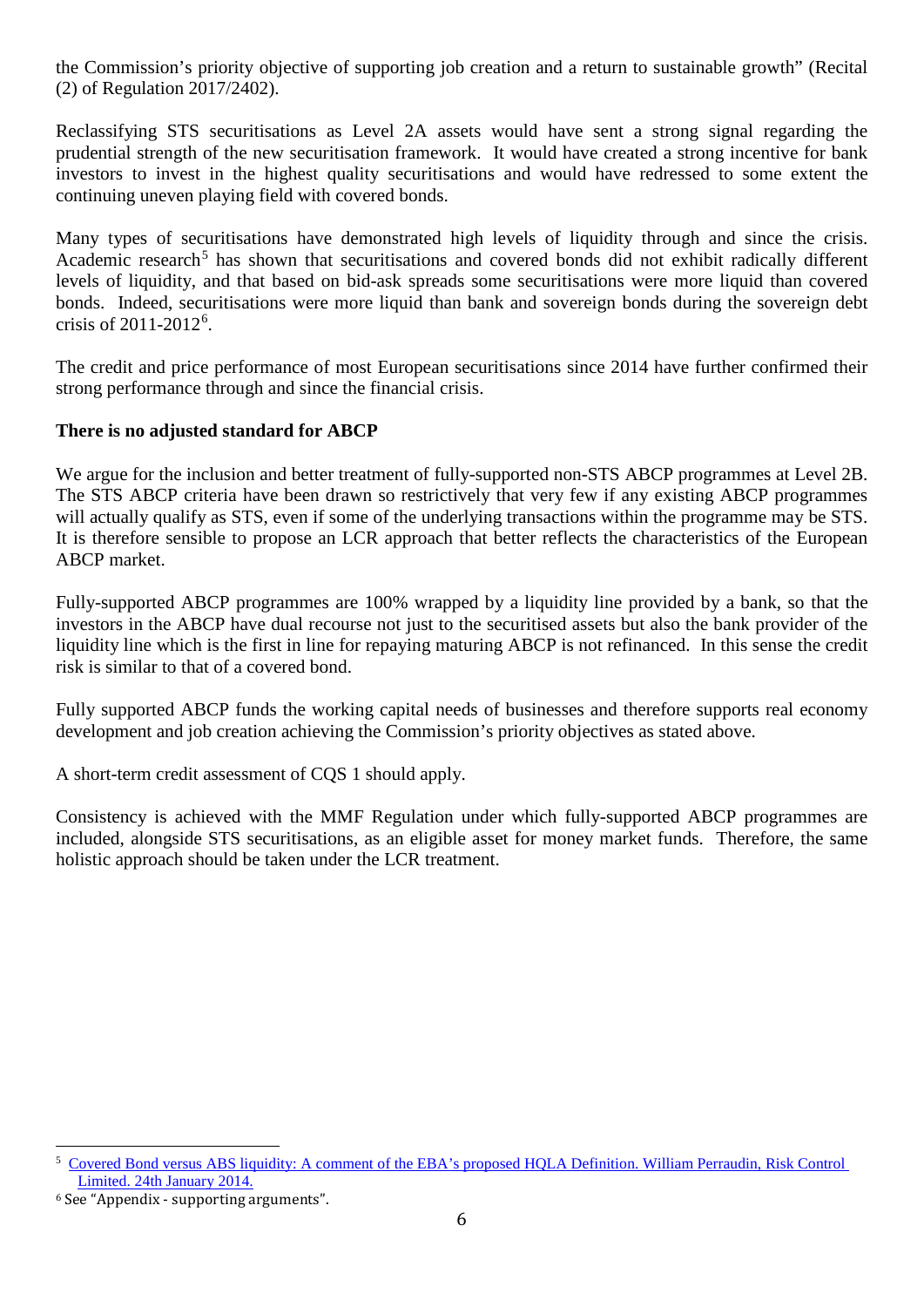#### **Securitisations continue to be treated disproportionately harshly compared with covered bonds**

|         | Level 1          | Level 2A         | Level 2B     | Level 2B         |                  |  |  |
|---------|------------------|------------------|--------------|------------------|------------------|--|--|
|         | Covered          | Covered          | Covered      | Securitisation   | Securitisation   |  |  |
|         | <b>Bonds</b>     | <b>Bonds</b>     | <b>Bonds</b> |                  |                  |  |  |
|         | CQS <sub>1</sub> | CQS <sub>2</sub> | No rating    | CQS <sub>1</sub> | CQS <sub>1</sub> |  |  |
|         |                  |                  | requirement  |                  |                  |  |  |
|         |                  |                  |              | RMBS/            | SME / consumer   |  |  |
|         |                  |                  |              | autos / leases   |                  |  |  |
| Maximum | 70%              | 40%              | 15%          | 15%              | 15%              |  |  |
| share   |                  |                  |              |                  |                  |  |  |
| Minimum | 7%               | 15%              | 30%          | 25%              | 35%              |  |  |
| haircut |                  |                  |              |                  |                  |  |  |

#### **LCR treatment of securitisations vs covered bonds (before STS)**

### **There should be no rating requirement for the inclusion of STS securitisations as Level 2A assets**

We agree to a restriction to the most senior tranche for LCR eligibility.

However, the STS framework is deliberately not credit-rating dependent. This is both to reduce reliance on credit ratings in the EU regulatory system and to minimise the impact of sovereign rating caps. Varying ratings should be addressed in the quantum of haircuts applicable, not to the binary question of inclusion or not. This is the approach that has been taken with covered bonds. Making inclusion (at whatever level) dependent on credit ratings creates a cliff effect and results in the holder of the exposure being a forced seller should the rating change; especially if, as proposed, the rating requirement is now narrowed to AAA only.

### **Evidence shows that securitisations have a strong track record of liquidity, in many cases as good as covered bonds**

AFME has consistently argued that many types of securitisations have demonstrated good levels of liquidity through and since the crisis. In January 2014, Professor William Perraudin of Risk Control Limited published [Covered Bond versus ABS liquidity: A comment of the EBA's proposed HQLA Definition](http://www.riskcontrollimited.com/insights/covered-bond-versus-abs-liquidity/) which showed that securitisations and covered bonds did not exhibit radically different levels of liquidity. Indeed, based on bid-ask spreads some securitisations have been more liquid than covered bonds.

In summary its conclusions were that when bid-ask spreads were examined:

- while on average covered bond bid-ask spreads were narrower than those of securitisations generally speaking, spreads for the more liquid securitisations were narrower than those of covered bonds, especially during the sovereign debt crisis of 2011-2012;
- some short maturity securitisations such as auto-loan backed securitisations demonstrated liquidity which was comparable to covered bonds and indeed markedly superior to non-Pfandbriefe covered bonds; and
- there was a danger in relying on a single dataset (as the EBA did in its conclusions regarding the treatment of securitisation under the LCR), and on methods which relied heavily on frequency of trading and turnover - rather than using trading cost measures such as spreads. For example, during the global financial crisis, when investors in auto ABS wished to dispose of their paper they were able to do so.